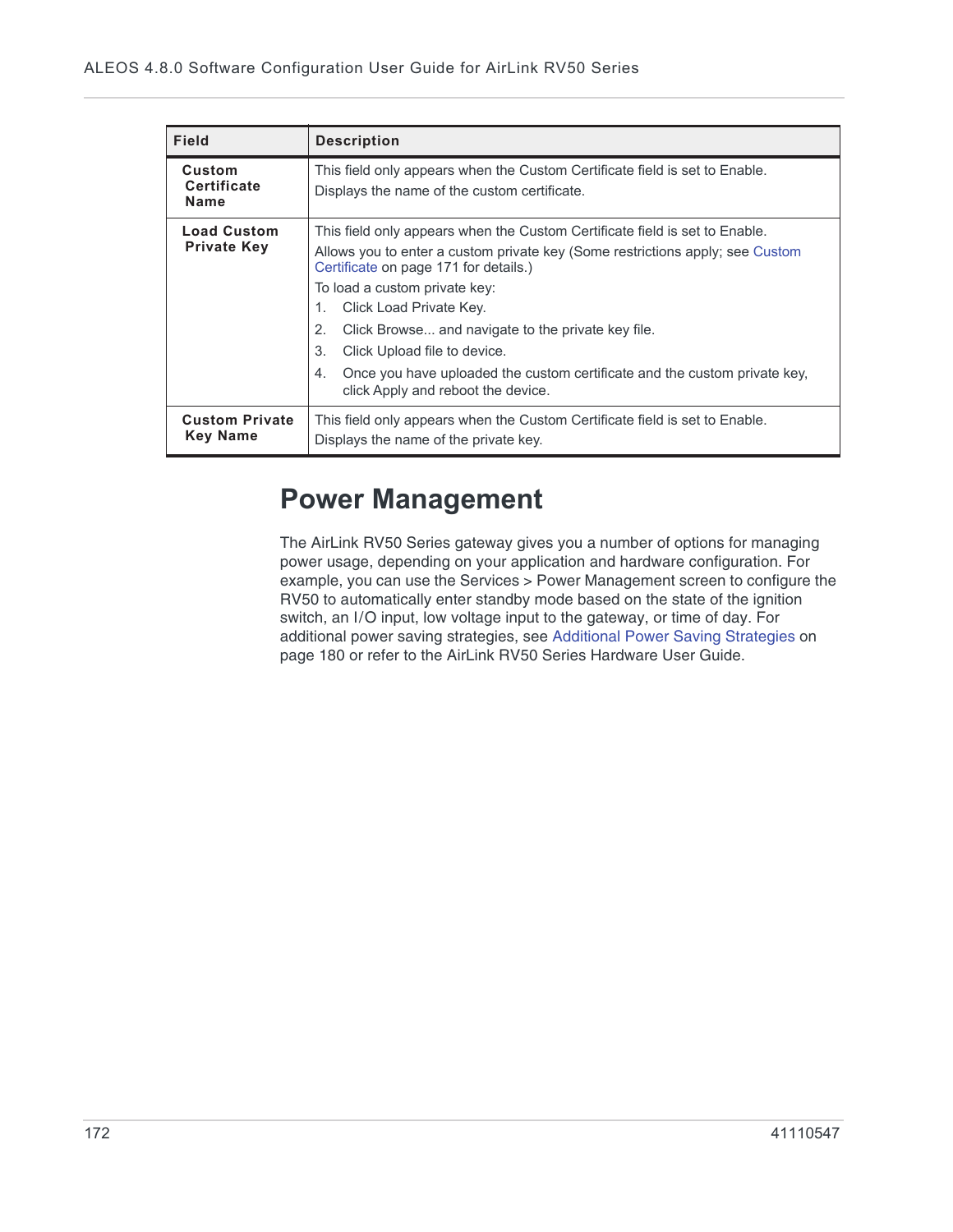| <b>Status</b>      | <b>WAN/Cellular</b>                      | LAN                           | <b>VPN</b>                                     | Security                                       | <b>Services</b> | Location | <b>Events Reporting</b>       | Serial                              | <b>Applications</b> | $1/O$ | Admin             |
|--------------------|------------------------------------------|-------------------------------|------------------------------------------------|------------------------------------------------|-----------------|----------|-------------------------------|-------------------------------------|---------------------|-------|-------------------|
|                    | Last updated time : 4/20/2016 3:44:19 PM |                               |                                                |                                                |                 |          |                               |                                     | <b>Expand All</b>   | Apply | Cancel<br>Refresh |
| <b>ALMS</b>        |                                          |                               |                                                |                                                |                 |          |                               |                                     |                     |       |                   |
|                    |                                          |                               |                                                | [-] Ignition Shutdown Delay                    |                 |          |                               |                                     |                     |       |                   |
| ACEmanager         |                                          |                               |                                                | Shutdown Delay after Ignition off (seconds)    |                 |          |                               | $\mathbf{1}$                        |                     |       |                   |
|                    | <b>Power Management</b>                  |                               |                                                |                                                |                 |          |                               |                                     |                     |       |                   |
| <b>Dynamic DNS</b> |                                          |                               | [-] Low Voltage                                |                                                |                 |          |                               |                                     |                     |       |                   |
|                    |                                          |                               |                                                | Low Voltage Standby Mode                       |                 |          |                               | Automatic •                         |                     |       |                   |
| <b>SMS</b>         |                                          |                               | Standby Voltage (100 milliVolts)               |                                                |                 |          |                               | 90                                  |                     |       |                   |
| <b>Telnet/SSH</b>  |                                          |                               | Standby Qualification Period (seconds)         |                                                |                 |          |                               | 30 <sub>2</sub>                     |                     |       |                   |
|                    |                                          |                               | Resume Immediately at Voltage (100 milliVolts) |                                                |                 |          | 105                           |                                     |                     |       |                   |
| Email (SMTP)       |                                          |                               |                                                |                                                |                 |          |                               |                                     |                     |       |                   |
|                    | <b>Management (SNMP)</b>                 |                               | [-] Standby                                    |                                                |                 |          |                               |                                     |                     |       |                   |
|                    |                                          |                               |                                                | <b>Use Standby Mode</b>                        |                 |          |                               | Disable<br>$\overline{\phantom{a}}$ |                     |       |                   |
| Time (SNTP)        |                                          |                               |                                                |                                                |                 |          |                               |                                     |                     |       |                   |
|                    | Authentication                           |                               | [-] Engine Hours                               |                                                |                 |          |                               |                                     |                     |       |                   |
|                    | <b>Device Status Screen</b>              |                               |                                                | Engine Hours On Voltage Level (100 millivolts) |                 |          |                               | $\bf{0}$                            |                     |       |                   |
|                    |                                          |                               | <b>Engine Hours Ignition Enable</b>            |                                                |                 |          | Disable $\blacktriangledown$  |                                     |                     |       |                   |
|                    |                                          | AT Engine Hours Value (hours) |                                                |                                                |                 | $\bf{0}$ |                               |                                     |                     |       |                   |
|                    |                                          |                               |                                                | [-] Power Saving Modes                         |                 |          |                               |                                     |                     |       |                   |
|                    |                                          |                               |                                                | <b>LED Power Saving Mode</b>                   |                 |          |                               | Disable $\blacktriangledown$        |                     |       |                   |
|                    |                                          |                               | Processor Power Saving Mode                    |                                                |                 |          | Disable $\blacktriangleright$ |                                     |                     |       |                   |

Figure 8-3: ACEmanager: Services > Power Management

| Field                                                 | <b>Description</b>                                                                                     |  |  |  |  |
|-------------------------------------------------------|--------------------------------------------------------------------------------------------------------|--|--|--|--|
| <b>Ignition Shutdown Delay</b>                        |                                                                                                        |  |  |  |  |
| <b>Shutdown Delay after</b><br>Ignition off (seconds) | Set the delay (in seconds) between the time the ignition input goes low and the gateway<br>shuts down. |  |  |  |  |
|                                                       | Range: 1-43200 (12 hours)                                                                              |  |  |  |  |
|                                                       | Default is 1.<br>٠                                                                                     |  |  |  |  |
|                                                       | The timer is reset if the ignition comes on during the delay period.                                   |  |  |  |  |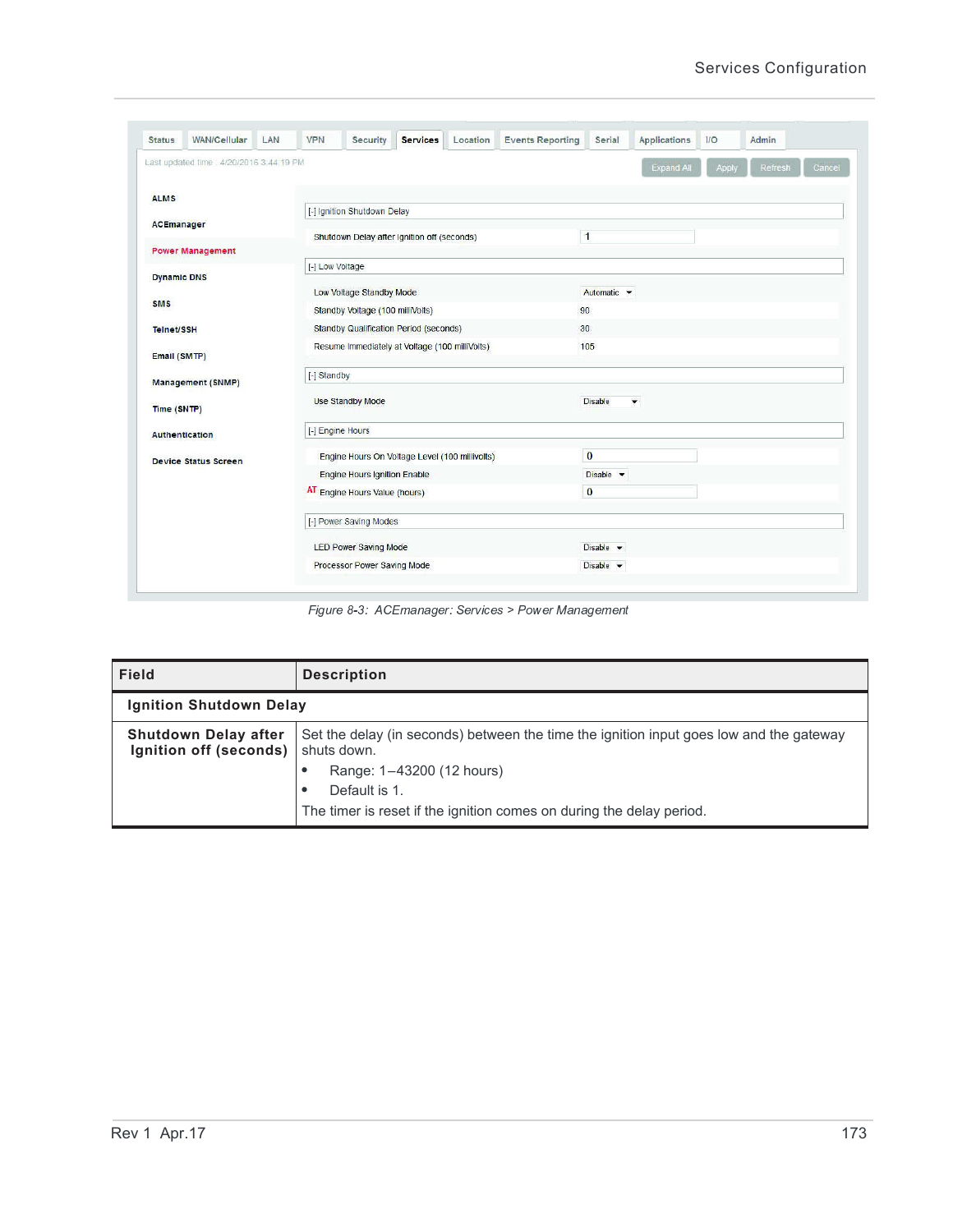| Field                                                                                                                                                                                                                                                                                                                                                                                                                                                                                                                                                                                                                                                                                                                                                                                                                                                                                                                                                                                                                                                                                                                          |            | <b>Description</b>                         |                                                                           |                                                                                                                                                                                                                                                  |  |
|--------------------------------------------------------------------------------------------------------------------------------------------------------------------------------------------------------------------------------------------------------------------------------------------------------------------------------------------------------------------------------------------------------------------------------------------------------------------------------------------------------------------------------------------------------------------------------------------------------------------------------------------------------------------------------------------------------------------------------------------------------------------------------------------------------------------------------------------------------------------------------------------------------------------------------------------------------------------------------------------------------------------------------------------------------------------------------------------------------------------------------|------------|--------------------------------------------|---------------------------------------------------------------------------|--------------------------------------------------------------------------------------------------------------------------------------------------------------------------------------------------------------------------------------------------|--|
| Low Voltage                                                                                                                                                                                                                                                                                                                                                                                                                                                                                                                                                                                                                                                                                                                                                                                                                                                                                                                                                                                                                                                                                                                    |            |                                            |                                                                           |                                                                                                                                                                                                                                                  |  |
|                                                                                                                                                                                                                                                                                                                                                                                                                                                                                                                                                                                                                                                                                                                                                                                                                                                                                                                                                                                                                                                                                                                                |            |                                            |                                                                           | Note: Changes to the low voltage settings take effect when you click Apply, but the new values are not permanently<br>stored on the gateway it is rebooted. Also note that, after a change is made, the first reboot may take longer than usual. |  |
| Note: Exercise caution when setting the Low Voltage Standby fields. Before setting the Resume immediately at Voltage<br>field, ensure that you have a power source readily available that can supply the configured voltage. The reset button is<br>not available when the gateway is in standby mode, so you cannot use it reset the gateway to factory default settings. If<br>you have inadvertently set the Resume Voltage too high, follow the instructions in How do I get my gateway out of Low<br>Voltage Standby mode? to return your gateway to normal operation.                                                                                                                                                                                                                                                                                                                                                                                                                                                                                                                                                    |            |                                            |                                                                           |                                                                                                                                                                                                                                                  |  |
| [-] Low Voltage                                                                                                                                                                                                                                                                                                                                                                                                                                                                                                                                                                                                                                                                                                                                                                                                                                                                                                                                                                                                                                                                                                                |            |                                            |                                                                           |                                                                                                                                                                                                                                                  |  |
| Low Voltage Standby Mode                                                                                                                                                                                                                                                                                                                                                                                                                                                                                                                                                                                                                                                                                                                                                                                                                                                                                                                                                                                                                                                                                                       |            |                                            | Automatic v                                                               |                                                                                                                                                                                                                                                  |  |
| Standby Voltage (100 milliVolts)                                                                                                                                                                                                                                                                                                                                                                                                                                                                                                                                                                                                                                                                                                                                                                                                                                                                                                                                                                                                                                                                                               |            | 90                                         |                                                                           |                                                                                                                                                                                                                                                  |  |
| <b>Standby Qualification Period (seconds)</b>                                                                                                                                                                                                                                                                                                                                                                                                                                                                                                                                                                                                                                                                                                                                                                                                                                                                                                                                                                                                                                                                                  |            | 30                                         |                                                                           |                                                                                                                                                                                                                                                  |  |
| 105<br>Resume Immediately at Voltage (100 milliVolts)                                                                                                                                                                                                                                                                                                                                                                                                                                                                                                                                                                                                                                                                                                                                                                                                                                                                                                                                                                                                                                                                          |            |                                            |                                                                           |                                                                                                                                                                                                                                                  |  |
| Use this field to chose a set of predefined values for low voltage standby mode or to enable<br>Low Voltage Standby<br><b>Mode</b><br>the option to configure custom values.<br>$\bullet$<br>Custom—Allows you to configure the values used for low voltage standby mode. For<br>more information on the configurable fields, see Standby Voltage (100 milliVolts),<br>Standby Qualification Period (seconds), and Resume immediately at Voltage (100<br>milliVolts). When configuring these fields, the difference between the number in the<br>Standby Voltage field and the number in the Resume immediately at Voltage field must<br>be greater than 5, with the smaller number in the Low Voltage Standby Mode field. For<br>example, if you enter 120 in the Resume immediately at Voltage field, the highest<br>number you can enter in the Low Voltage Standby mode field is 114.<br>Automatic-The gateway uses preset values. (default)<br>$\bullet$<br>Off-The gateway uses the lowest possible preset values for low voltage standby<br>$\bullet$<br>mode and enters standby mode if the voltage falls below 5.8 V. |            |                                            |                                                                           |                                                                                                                                                                                                                                                  |  |
|                                                                                                                                                                                                                                                                                                                                                                                                                                                                                                                                                                                                                                                                                                                                                                                                                                                                                                                                                                                                                                                                                                                                |            |                                            | Table 8-1: Low Voltage Standby Mode Configurable Ranges and Preset Values |                                                                                                                                                                                                                                                  |  |
| <b>Low Voltage</b><br><b>Standby Mode</b>                                                                                                                                                                                                                                                                                                                                                                                                                                                                                                                                                                                                                                                                                                                                                                                                                                                                                                                                                                                                                                                                                      |            | <b>Standby Voltage</b><br>(100 milliVolts) | <b>Standby Qualification</b><br><b>Period (seconds)</b>                   | <b>Resume immediately at Voltage</b><br>(100 milliVolts)                                                                                                                                                                                         |  |
| Custom                                                                                                                                                                                                                                                                                                                                                                                                                                                                                                                                                                                                                                                                                                                                                                                                                                                                                                                                                                                                                                                                                                                         | $58 - 294$ | Default is 90                              | $30 - 3600$<br>Default is 30                                              | $68 - 300$<br>Default is 105                                                                                                                                                                                                                     |  |

|           | Default is 90. | Derault is 30. | Default is 105. |
|-----------|----------------|----------------|-----------------|
| Automatic | 90             | 30             | 105             |
| Off       | 58             | 30             | 68              |
|           |                |                |                 |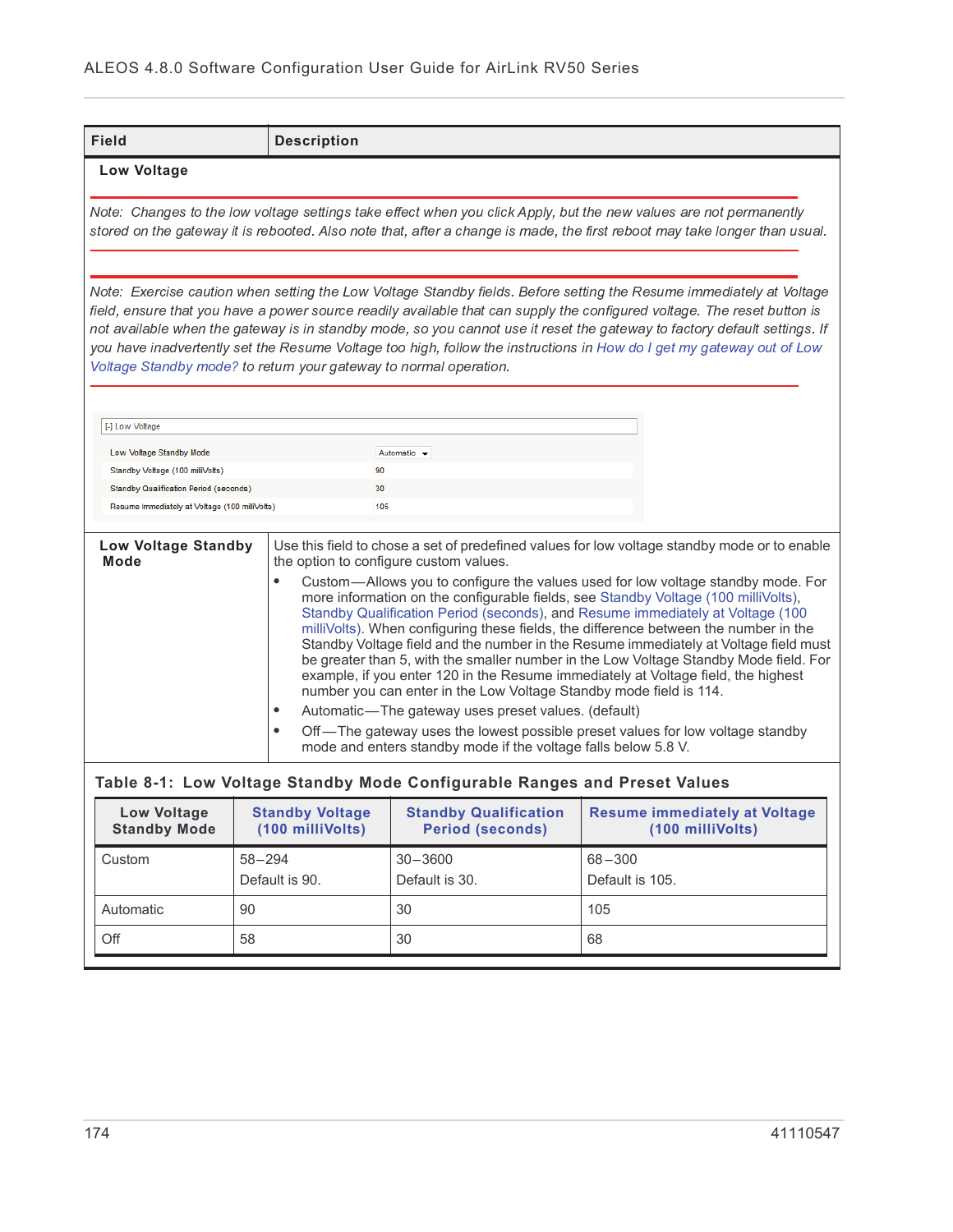| <b>Field</b>                                                | <b>Description</b>                                                                                                                                                                                                                                                                                                                                                                                                                                                                                                                                                                                                                                                                                                                                                                                                                                                                                                                                                                                   |
|-------------------------------------------------------------|------------------------------------------------------------------------------------------------------------------------------------------------------------------------------------------------------------------------------------------------------------------------------------------------------------------------------------------------------------------------------------------------------------------------------------------------------------------------------------------------------------------------------------------------------------------------------------------------------------------------------------------------------------------------------------------------------------------------------------------------------------------------------------------------------------------------------------------------------------------------------------------------------------------------------------------------------------------------------------------------------|
| <b>Standby Voltage (100</b><br>milliVolts)                  | If the incoming voltage to the gateway is below the value set in this field for the period of<br>time set in the Standby Qualification Period (seconds) field, the gateway goes into standby<br>mode.<br>This field is read-only if the Low Voltage Standby Mode is set to Automatic or Off. If Low<br>Voltage Standby Mode is set to Custom, the valid range is:<br>58-294 hundreds of milliVolts<br>Default value depends on the setting in the Low Voltage Standby Mode field. See<br>$\bullet$<br>Table 8-1.<br>Enter the value in tenths of Volts. For example, for 11.5 V, enter 115.<br>The difference between the number in the Standby Voltage field and the number in the<br>Resume immediately at Voltage (100 milliVolts) field must be greater than 5, with the<br>smaller number in the Low Voltage Standby Mode field. For example, if you enter 120 in<br>the Resume immediately at Voltage field, the highest number you can enter in the Low<br>Voltage Standby mode field is 114. |
| <b>Standby Qualification</b><br><b>Period (seconds)</b>     | Set the time period (in seconds) that the voltage to the gateway is below the value set in<br>the Standby Voltage (100 milliVolts) field before the gateway goes into standby mode.<br>This field is read-only if the Low Voltage Standby Mode is set to Automatic or Off. If Low<br>Voltage Standby Mode is set to Custom, the valid range is:<br>30-3600 seconds<br>$\bullet$<br>Default is 30.<br>$\bullet$                                                                                                                                                                                                                                                                                                                                                                                                                                                                                                                                                                                       |
| <b>Resume immediately</b><br>at Voltage<br>(100 milliVolts) | Set the voltage at which the gateway exits standby mode and resumes normal operation.<br>This field is read-only if the Low Voltage Standby Mode is set to Automatic or Off. If Low<br>Voltage Standby Mode is set to Custom, the valid range is:<br>68-300 hundreds of milliVolts<br>Default value depends on the setting in the Low Voltage Standby Mode field. See<br>٠<br>Table 8-1.<br>Enter the value in tenths of Volts. For example, for 12.5 V, enter 125.<br>The difference between the number in the Standby Voltage (100 milliVolts) field and the<br>number in the Resume immediately at Voltage field must be greater than 5, with the smaller<br>number in the Low Voltage Standby Mode field. For example, if you enter 120 in the<br>Resume immediately at Voltage field, the highest number you can enter in the Low Voltage<br>Standby mode field is 114.                                                                                                                         |
| <b>Standby</b>                                              |                                                                                                                                                                                                                                                                                                                                                                                                                                                                                                                                                                                                                                                                                                                                                                                                                                                                                                                                                                                                      |
| <b>Use Standby Mode</b>                                     | Select the type of Standby mode you want to configure<br>Options are:<br>Disable (default)<br>$\bullet$<br>Timed<br>٠<br>I/O<br>٠<br>$I/O + Timed$<br>Changes take effect when you click Apply. No reboot is required.<br>Note: You cannot set this field to I/O or I/O + Timed if the I/O line is already being used by<br>the Relay Output or by the Pull-up for I/O.                                                                                                                                                                                                                                                                                                                                                                                                                                                                                                                                                                                                                              |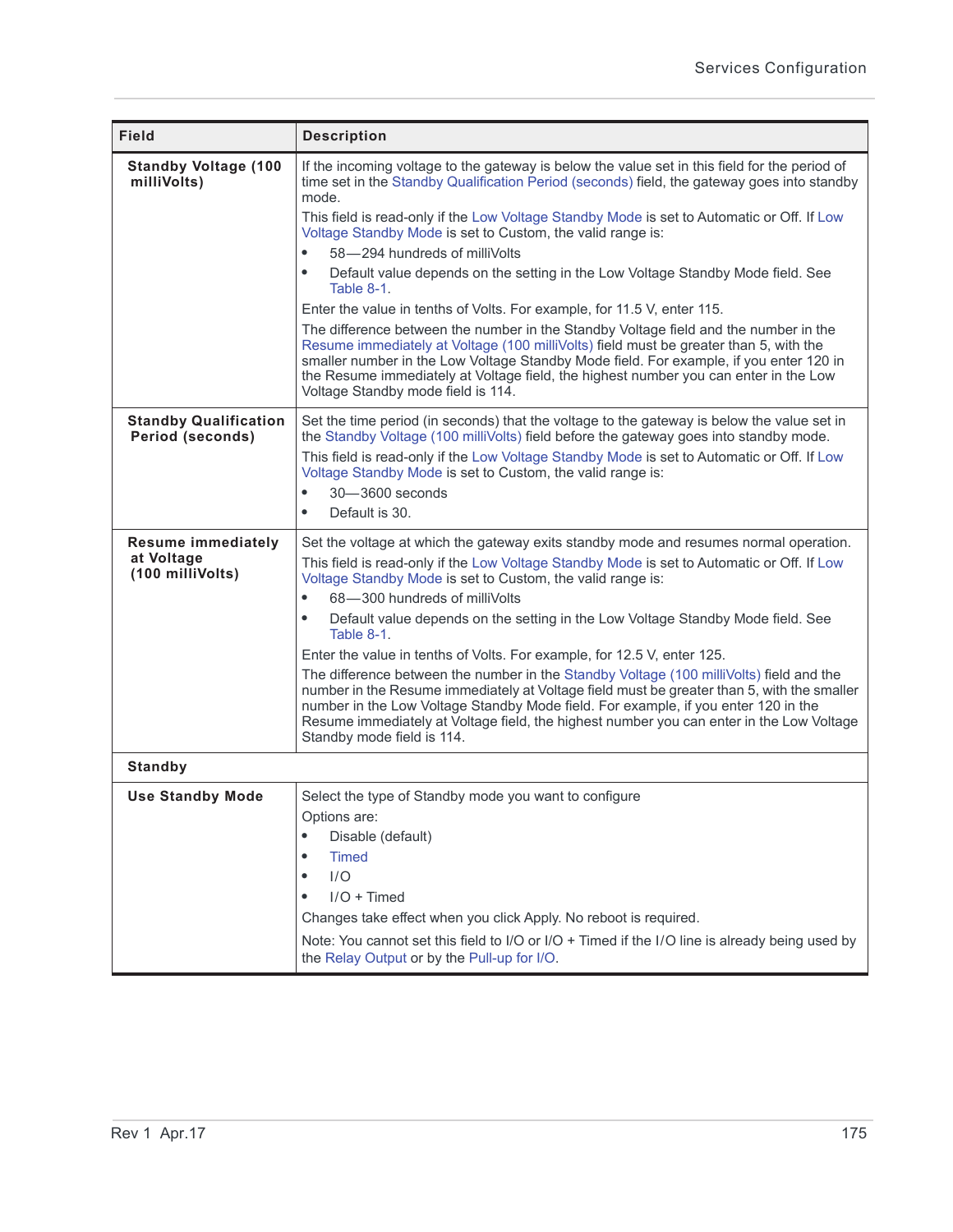| <b>Field</b>                                                                                           | <b>Description</b>                                                                                                                                                                                                                                                                                                                                                                                                        |
|--------------------------------------------------------------------------------------------------------|---------------------------------------------------------------------------------------------------------------------------------------------------------------------------------------------------------------------------------------------------------------------------------------------------------------------------------------------------------------------------------------------------------------------------|
| <b>Timed</b>                                                                                           |                                                                                                                                                                                                                                                                                                                                                                                                                           |
| [-] Standby                                                                                            |                                                                                                                                                                                                                                                                                                                                                                                                                           |
| <b>Use Standby Mode</b><br>Mode                                                                        | <b>Timed</b><br>$\checkmark$<br>Hourly<br>$\checkmark$                                                                                                                                                                                                                                                                                                                                                                    |
| Wake Time (HH:MM offset from start of period)<br>Return to Standby (HH:MM offset from start of period) | 0:10<br>0:50                                                                                                                                                                                                                                                                                                                                                                                                              |
| Mode                                                                                                   | Select the Mode:<br>Hourly—Wake Time (HH:MM offset from start of period) and Return to Standby<br>(HH:MM offset from start of period) operate on an hourly basis<br>Daily-Wake Time (HH:MM offset from start of period) and Return to Standby<br>$\bullet$<br>(HH:MM offset from start of period) operate on an daily basis<br>Custom—Provides the option set a test period to repeat the Wake/Standby cycle<br>$\bullet$ |
| <b>Wake Time (HH:MM</b><br>offset from start of<br>period)                                             | Set the time (hours: minutes on a 24 hour clock) at which the gateway wakes up.<br>If you selected Hourly in the Mode field, set the minutes (the hour portion is ignored) and<br>the gateway wakes up every hour at the configured time.<br>If you selected Daily in the Mode field, the gateway wakes up every day at the configured<br>time.                                                                           |
| <b>Return to Standby</b><br>(HH:MM offset from<br>start of period)                                     | Set the time (hours: minutes on a 24 hour clock) at which the gateway goes into standby<br>mode.<br>If you selected Hourly in the Mode field, set the minutes (the hour portion is ignored) and<br>the gateway goes into standby mode every hour at the configured time.<br>If you selected Daily in the Mode field, the gateway goes into standby mode every day at<br>the configured time.                              |
|                                                                                                        | Note: There must be at least 5 minutes between the Wake Time (HH:MM offset from start<br>of period) and the Return to Standby time.                                                                                                                                                                                                                                                                                       |
| <b>Repeat Period</b>                                                                                   | This field only appears if you select Custom in the Mode field.<br>Use this field to configure how often the Wake Time (HH:MM offset from start of period)/<br>Return to Standby (HH:MM offset from start of period) cycle is repeated. The options are:<br>2 Hours (default)<br>$\bullet$<br>3 Hours<br>۰<br>4 Hours<br>$\bullet$<br>6 Hours<br>8 Hours<br>$\bullet$<br>12 Hours<br>$\bullet$                            |
| 1/O                                                                                                    |                                                                                                                                                                                                                                                                                                                                                                                                                           |
| [-] Standby                                                                                            |                                                                                                                                                                                                                                                                                                                                                                                                                           |
| Use Standby Mode<br>Wake when I/O is<br>Delay return to Standby (seconds)                              | I/O<br>High $\blacktriangledown$<br>$\mathbf{1}$                                                                                                                                                                                                                                                                                                                                                                          |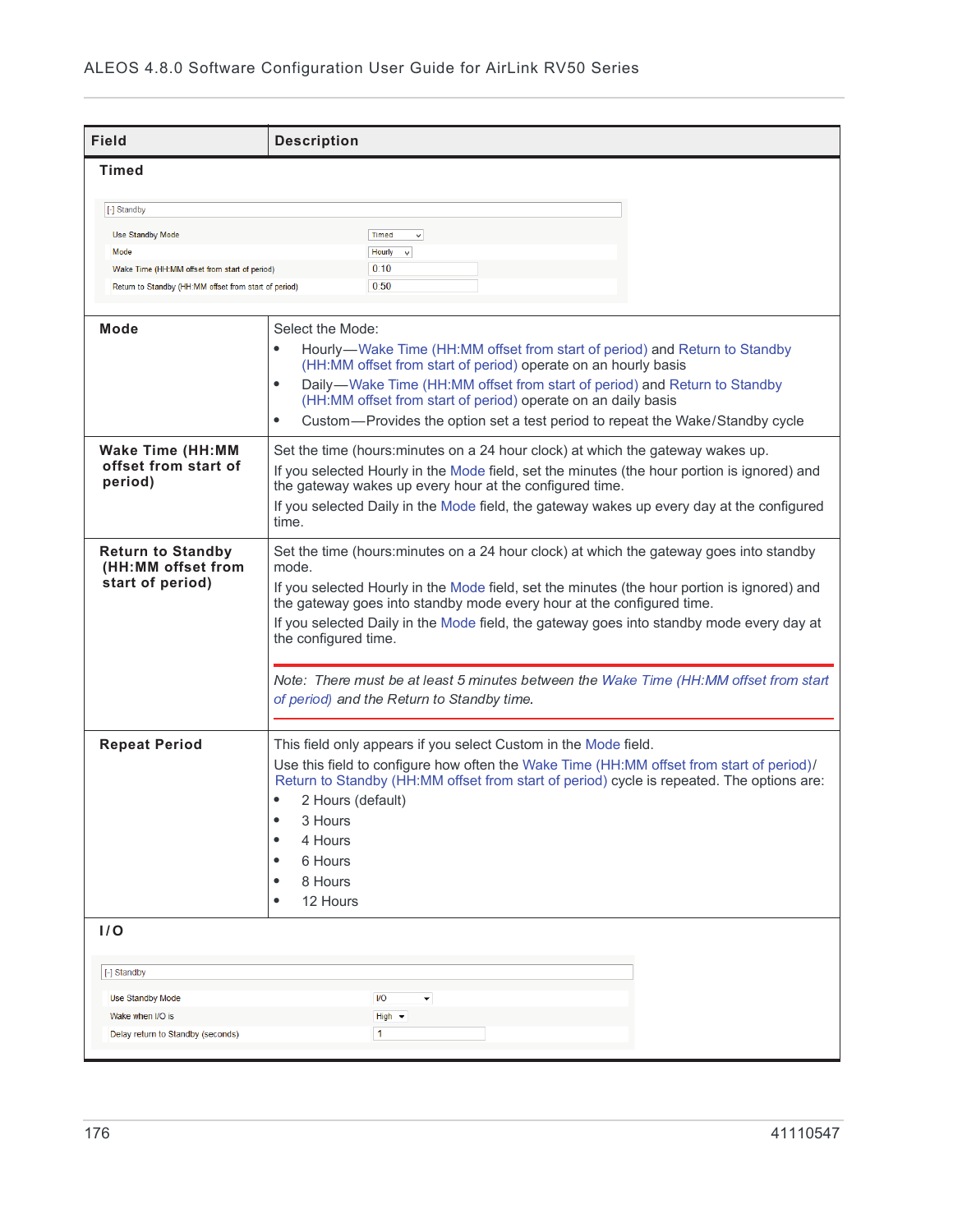| <b>Field</b>                                | <b>Description</b>                                                                                                                                          |
|---------------------------------------------|-------------------------------------------------------------------------------------------------------------------------------------------------------------|
| Wake when I/O is                            | Select the I/O state that causes the gateway to wake. Options are:<br>High (default)<br>Low                                                                 |
|                                             | Note: If the I/O line is already configured for another purpose, this I/O option is not<br>available.                                                       |
| Delay return to<br><b>Standby (seconds)</b> | Select the delay between the I/O state change and the gateway entering Standby mode (in<br>seconds).<br>Range is 1-43200 (12 hours)<br>Default is 1 second. |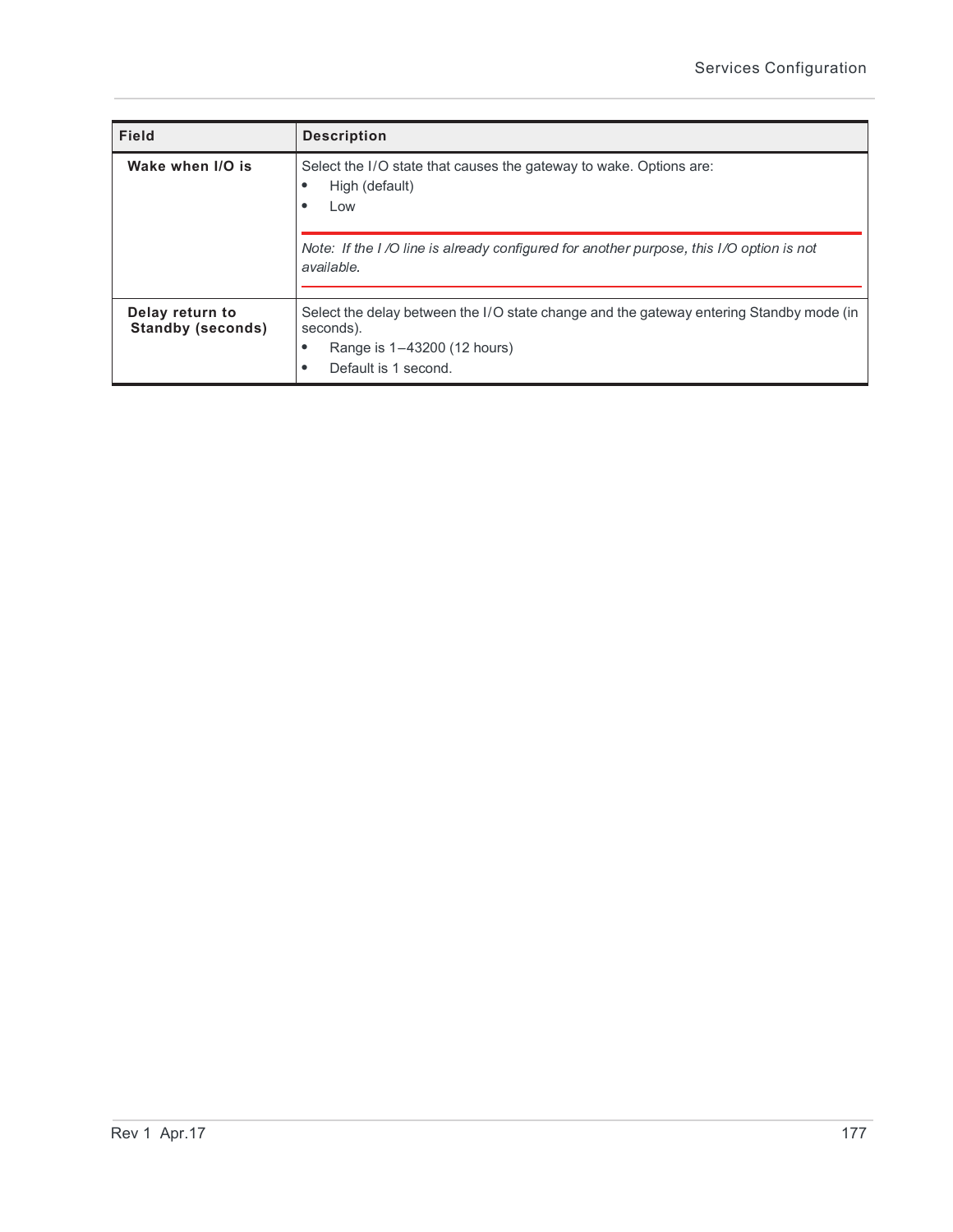| Field                                                   | <b>Description</b>                                                                                                                                                                                                                   |  |  |  |  |
|---------------------------------------------------------|--------------------------------------------------------------------------------------------------------------------------------------------------------------------------------------------------------------------------------------|--|--|--|--|
| $I/O + Timed$                                           |                                                                                                                                                                                                                                      |  |  |  |  |
|                                                         |                                                                                                                                                                                                                                      |  |  |  |  |
| [-] Standby                                             |                                                                                                                                                                                                                                      |  |  |  |  |
| Use Standby Mode                                        | $NO + Timed$ $\vee$                                                                                                                                                                                                                  |  |  |  |  |
| Mode                                                    | Hourly<br>$\checkmark$                                                                                                                                                                                                               |  |  |  |  |
| Wake Time (HH:MM offset from start of period)           | 0:10                                                                                                                                                                                                                                 |  |  |  |  |
| Return to Standby (HH:MM offset from start of period)   | 0:50                                                                                                                                                                                                                                 |  |  |  |  |
| Wake when I/O is                                        | High $\vee$                                                                                                                                                                                                                          |  |  |  |  |
| Delay return to Standby (seconds)                       | $\mathbf{1}$                                                                                                                                                                                                                         |  |  |  |  |
|                                                         | To configure the fields for I/O + Timed, see Timed on page 176 and I/O on page 176.                                                                                                                                                  |  |  |  |  |
| I/O (or both) conditions for standby are no longer met. | When both I/O and Timed are configured, the gateway is standby mode only when both I/O and Timed conditions for<br>standby mode are met. The gateway exits standby and returns to the normal operating mode when either the Timed or |  |  |  |  |
|                                                         | Example: The following example is based on the default settings.                                                                                                                                                                     |  |  |  |  |
| $\bullet$                                               | Timed is set to wake at 10 minutes after the hour and return to standby 50 minutes after the hour.                                                                                                                                   |  |  |  |  |
| I/O is set to wake when the I/O is high.<br>$\bullet$   |                                                                                                                                                                                                                                      |  |  |  |  |
|                                                         |                                                                                                                                                                                                                                      |  |  |  |  |
| <b>Timed</b>                                            | Wake                                                                                                                                                                                                                                 |  |  |  |  |
| 1:10<br>$1:50$ $2:10$                                   | Standby<br>$2:50$ $3:10$<br>$3:50$ 4:10<br>4:50 5:10<br>Time                                                                                                                                                                         |  |  |  |  |
| I/O                                                     | I/O High (Wake)                                                                                                                                                                                                                      |  |  |  |  |
|                                                         | I/O Low<br>(Standby)                                                                                                                                                                                                                 |  |  |  |  |
| Gateway power mode                                      |                                                                                                                                                                                                                                      |  |  |  |  |
|                                                         | Wake                                                                                                                                                                                                                                 |  |  |  |  |
|                                                         | Standby                                                                                                                                                                                                                              |  |  |  |  |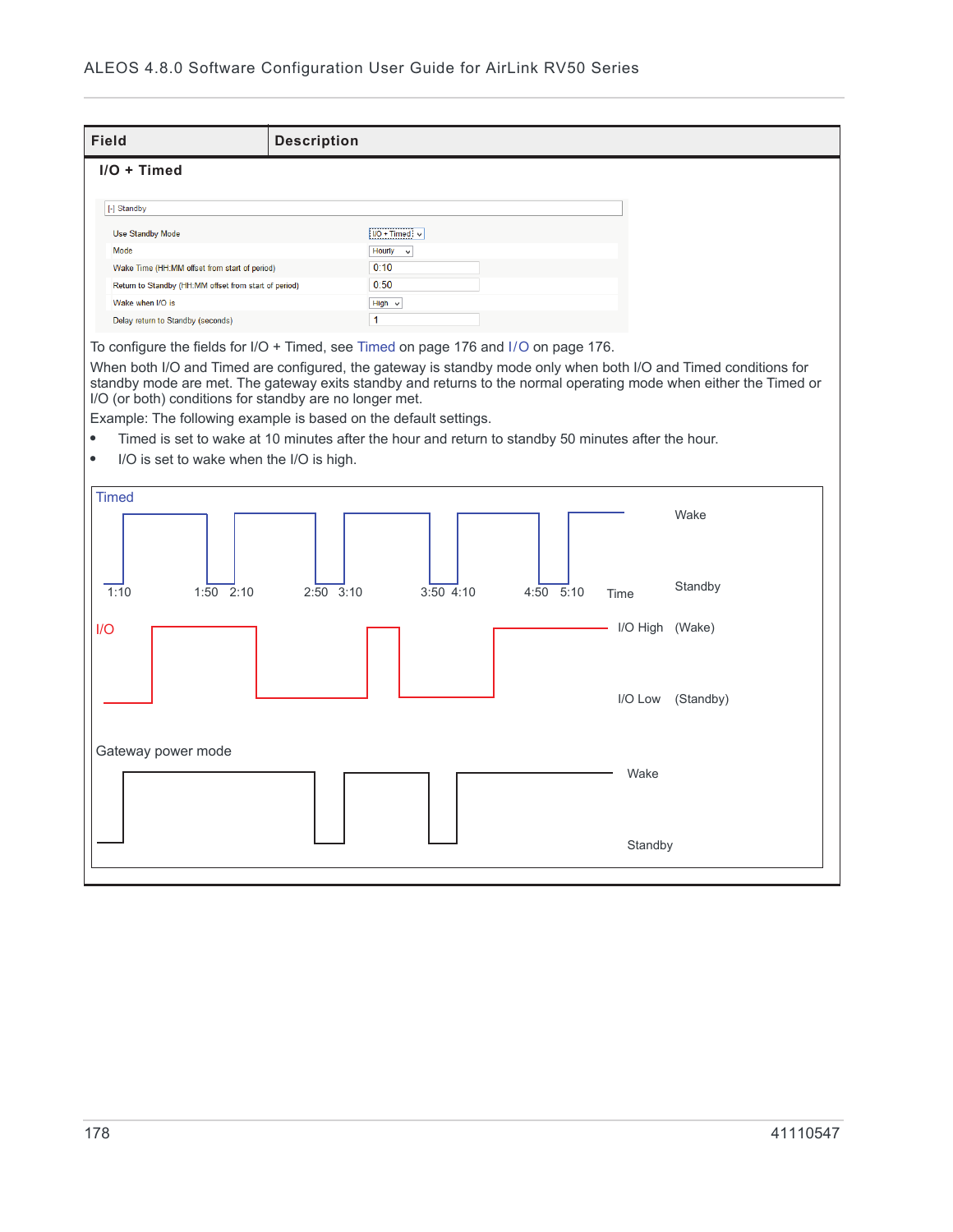| <b>Field</b>                                                                                                                                                                                                                                                                                                                                                                                                                                                                                                                      | <b>Description</b>                                                                                                                                                                                                                                                                                                                                                                                                                                                                                                                                                                                                                                                                                                                                                |  |  |  |
|-----------------------------------------------------------------------------------------------------------------------------------------------------------------------------------------------------------------------------------------------------------------------------------------------------------------------------------------------------------------------------------------------------------------------------------------------------------------------------------------------------------------------------------|-------------------------------------------------------------------------------------------------------------------------------------------------------------------------------------------------------------------------------------------------------------------------------------------------------------------------------------------------------------------------------------------------------------------------------------------------------------------------------------------------------------------------------------------------------------------------------------------------------------------------------------------------------------------------------------------------------------------------------------------------------------------|--|--|--|
| Engine Hours-ALEOS can start and stop counting engine hours based on:<br>• Voltage on power connector Pin 1 (Power pin) from the vehicle battery (Engine Hours On Voltage Level)<br>• State (High/Low) of power connector Pin 3 (Ignition Sense pin) (Engine Hours Ignition Enable)<br>If you configure both fields, both conditions must be met before the device begins counting engine hours.<br>For more information on the power connector pins, refer to the Hardware Configuration User Guide for your AirLink<br>gateway. |                                                                                                                                                                                                                                                                                                                                                                                                                                                                                                                                                                                                                                                                                                                                                                   |  |  |  |
| [-] Engine Hours                                                                                                                                                                                                                                                                                                                                                                                                                                                                                                                  |                                                                                                                                                                                                                                                                                                                                                                                                                                                                                                                                                                                                                                                                                                                                                                   |  |  |  |
| Engine Hours On Voltage Level (100 millivolts)                                                                                                                                                                                                                                                                                                                                                                                                                                                                                    | $\bf{0}$                                                                                                                                                                                                                                                                                                                                                                                                                                                                                                                                                                                                                                                                                                                                                          |  |  |  |
| <b>Engine Hours Ignition Enable</b>                                                                                                                                                                                                                                                                                                                                                                                                                                                                                               | Disable $\blacktriangledown$                                                                                                                                                                                                                                                                                                                                                                                                                                                                                                                                                                                                                                                                                                                                      |  |  |  |
| AT Engine Hours Value (hours)                                                                                                                                                                                                                                                                                                                                                                                                                                                                                                     | $\mathbf 0$                                                                                                                                                                                                                                                                                                                                                                                                                                                                                                                                                                                                                                                                                                                                                       |  |  |  |
| <b>Engine Hours On</b><br><b>Voltage Level</b><br>(100 millivolt)                                                                                                                                                                                                                                                                                                                                                                                                                                                                 | If you want to use this field to trigger counting engine hours, the AirLink gateway must be<br>using the vehicle battery as a power source (i.e. Pin 1 [VCC] and Pin 2 [ground] on the<br>AirLink gateway's power connector are connected to the vehicle battery).<br>Enter the voltage level above which the AirLink gateway starts counting engine hours.<br>When the voltage from the vehicle battery falls below that value, the device stops counting<br>engine hours. Enter the desired value of the ignition in millivolts. For example, to set the<br>voltage level at 13.0 volts, enter 130.<br>The default value is 0, which means the feature is disabled. Engine hours are not<br>incremented based on the power pin voltage level.                   |  |  |  |
| <b>Engine Hours Ignition</b><br>Enable                                                                                                                                                                                                                                                                                                                                                                                                                                                                                            | If Pin 3 (the ignition sense pin) on the AirLink gateway's power connector is wired to the<br>vehicle's ignition switch, oil pressure switch, or some other digital input, you can use this<br>field to trigger counting engine hours. The device starts counting engine hours when the<br>voltage on Pin 3 is high and stops counting when the voltage is low (Ground or 0 volts). For<br>more information on the power connector pins, refer to the Hardware User Guide for your<br>AirLink gateway.<br>Options are:<br>Disable (default) Engine hours are not incremented based on changes to Pin 3.<br>$\bullet$<br>Enable<br>$\bullet$                                                                                                                       |  |  |  |
| <b>Engine Hours Value</b><br>(hours)                                                                                                                                                                                                                                                                                                                                                                                                                                                                                              | Displays an estimate of the number of hours the engine has been running, based on either<br>the input voltage from the vehicle battery or the voltage on the ignition sense pin,<br>depending on which of the two previous fields you configured. For more information on the<br>power connector pins, refer to the Hardware User Guide for your AirLink gateway.<br>You can also set the engine hours value to an initial value. The default value is 0. The<br>maximum allowed value is 65535.<br>You can also use an AT Command to set this value. For more information, see *ENGHRS<br>on page 445.<br>Note: You can configure Events Reporting to send reports based on this value. For more<br>information, see Events Reporting Configuration on page 249. |  |  |  |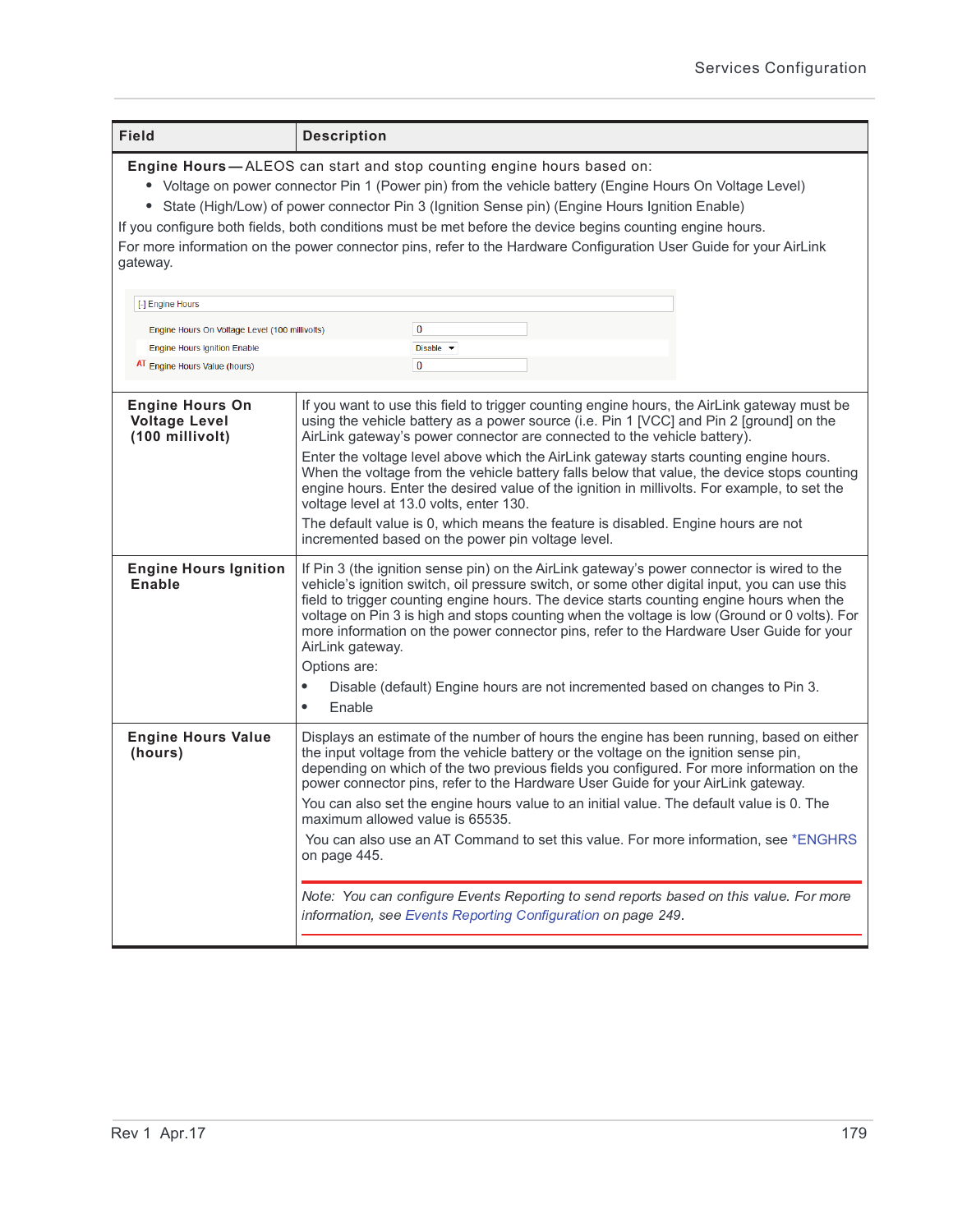| <b>Field</b>                                  | <b>Description</b>                                                                                                                                                                                                                                                                                                                                                                                                                                                                                                                                                                                                                                                                                                                                                                                                                                                                                                               |  |  |  |  |
|-----------------------------------------------|----------------------------------------------------------------------------------------------------------------------------------------------------------------------------------------------------------------------------------------------------------------------------------------------------------------------------------------------------------------------------------------------------------------------------------------------------------------------------------------------------------------------------------------------------------------------------------------------------------------------------------------------------------------------------------------------------------------------------------------------------------------------------------------------------------------------------------------------------------------------------------------------------------------------------------|--|--|--|--|
| <b>Power Saving Modes</b>                     |                                                                                                                                                                                                                                                                                                                                                                                                                                                                                                                                                                                                                                                                                                                                                                                                                                                                                                                                  |  |  |  |  |
| <b>LED Power Saving</b><br>Mode               | Set the LED Power Saving option:<br>Enable—When enabled, the Signal LED Is off when the signal strength is good or<br>average, and the Network LED is off when the RV50 is connected to a network. The<br>LEDs still indicate:<br><b>Signal LED:</b><br>• Poor signal: Flashing Amber<br>No signal: Flashing Red<br><b>Network LED:</b><br>• Connecting: Flashing Green<br>• No network available: Flashing Red<br>Disable-Signal LED and Network LED indicate all states (default)<br>$\bullet$<br><b>Signal LED:</b><br>Good signal: Solid Green<br>Average signal: Solid Amber<br>Poor signal: Flashing Amber<br>$\bullet$<br>No signal: Flashing Red<br><b>Network LED:</b><br>LTE network: Solid Green<br>3G or 2G network: Solid Amber<br>Connecting: Flashing Green<br>• No network available: Flashing Red<br>Note: For a complete description of LED behavior, refer to the AirLink RV50 Series<br>Hardware User Guide. |  |  |  |  |
| <b>Processor Power</b><br><b>Savings Mode</b> | Recommended for customers who require the lowest possible active/idle power<br>consumption, for example, in battery or solar powered applications.<br>Enabling this feature saves energy by reducing performance where possible. The default<br>setting (Disable) favors performance, but increases power consumption.                                                                                                                                                                                                                                                                                                                                                                                                                                                                                                                                                                                                           |  |  |  |  |

## **Additional Power Saving Strategies**

If the following table lists features, that if not used in your application, can be turned off/disabled to minimize power consumption.

| <b>Feature</b> | <b>Default Setting</b> | <b>Location in ACEmanager</b>                                                                              |
|----------------|------------------------|------------------------------------------------------------------------------------------------------------|
|                | Off/Disable            | > Global Settings<br>See Location Service on page 228.                                                     |
| Ethernet port  | On                     | $LAN$ > Ethernet > General<br>LAN > Ethernet > Advanced<br>See Ethernet Port Configuration on<br>page 114. |